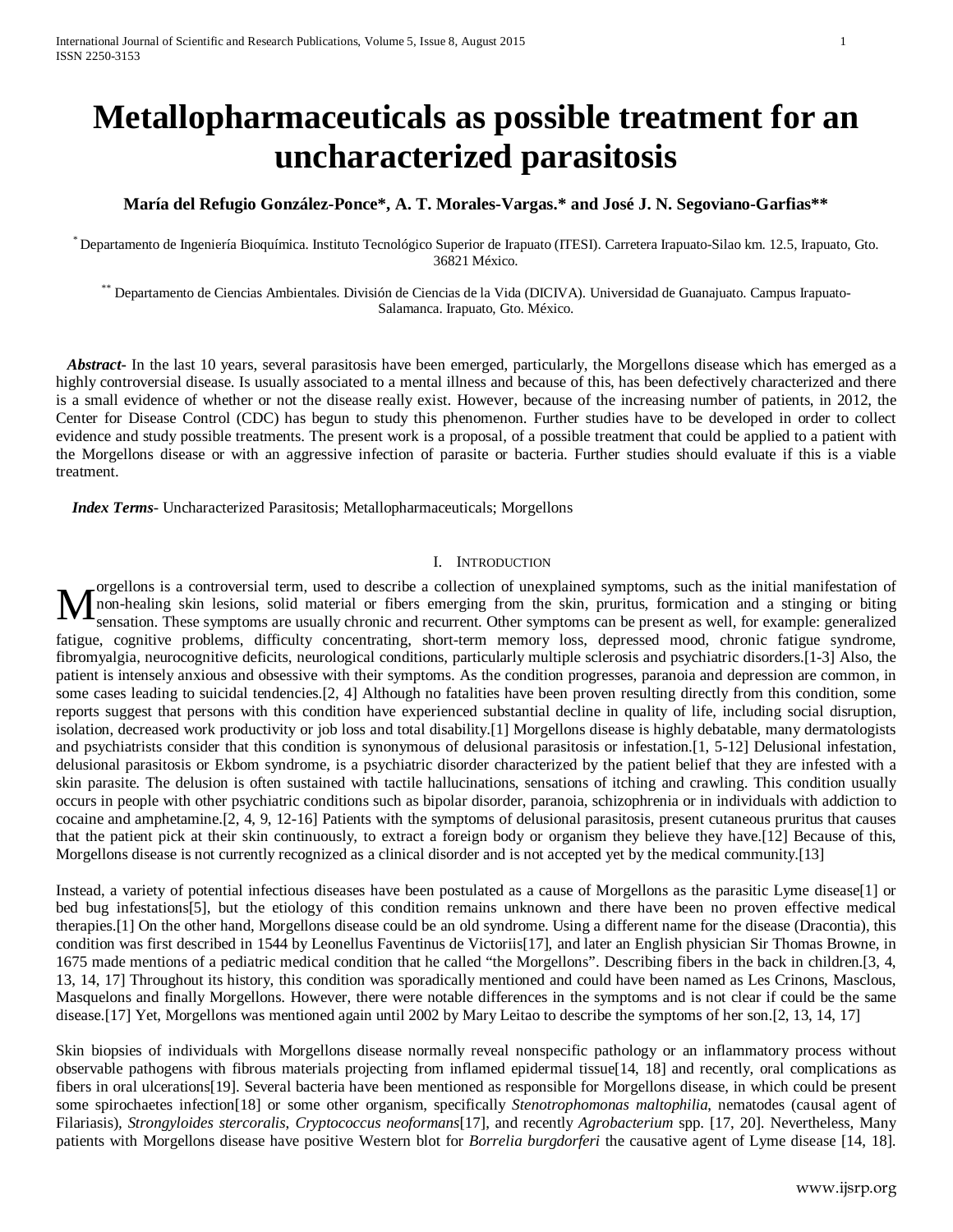International Journal of Scientific and Research Publications, Volume 5, Issue 8, August 2015 2 ISSN 2250-3153

More recently on the web site of the Morgellons disease foundation, there has been indicated that Agrobacterium is the responsible infectious pathogen.[17] Additionally, Fiber formation in Morgellons disease is stated to be cellulose [1, 14, 17]or a cellulose-protein complex of mammalian connective tissue produced by certain gram-negative bacteria.[1, 14, 17] Several medications have been used for Morgellons disease; which goes from antiparasitic therapy (which does not appear to be useful) to antibacterial therapy.[2, 14] When patients are treated with antibacterials for Lyme disease, remission of Morgellons symptoms is seen in most.[14] Some other medication have been used, specially tetracycline which causes no improvement of reported symptoms.[19] In the case of dermatologic symptoms, fluocinonide gel could be active for the Morgellons ulcers.[19] Also Morgellons may cause chronic pruritus, which in some cases can lead to depression or anxiety, this is usually treated with antidepressants and anticonvulsants.[21, 22] Also, Pimozide is usually prescribed.[4, 10]

Morgellons remains controversial because the mental and physical symptoms that generates. Nevertheless, the associated symptoms for Morgellons can be explained in several ways. Some theories indicate that, in diseases as hepatitis C and Lyme disease, the body's reaction to infection is well-known to produce a mental illness.[2]These could be explained considered that if a parasite is involved, physical symptoms are justified because the host immune system, unleashes an inflammatory response, mediated in part by some protein messengers such as cytokines. Cytokines also produce symptoms in the host such as fever, aches, pains and fatigue.[2] Still, some authors believe that the first step to unlocking this medical mystery of the Morgellons disease is to recognize it is a real somatic condition. In which the patient should not be conferred to a stigmatizing and psychiatric diagnosis, without a thorough and proper history and examination. [23]

#### II. HYPOTHESIS

It is hypothesized that Morgellons disease could be caused by an infection of an agrobacterium-like organism.

#### III. INHIBITION OF AGROBACTERIUM

 Recently, Agrobacterium is considered the organism that could be responsible for the Morgellons disease.[17, 20] *Agrobacterium* spp. are phytopathogens usually in soil, that causes neoplastic growths on the host plant species (crown gall). In nature, Agrobacterium also may encounter organisms belonging to other kingdoms such as insects and animals that feed on the infected plants. Several studies have been carried out to evaluate in what way the Agrobacterium can infect animal cells.[24, 25] Agrobacterium could attach to a human host and genetically transforms several types of human cells by a mechanism similar to that which it uses for transformation of plants cells. Some studies suggest that Agrobacterium can transport its T-DNA to human cells and integrate it into their genome.[2, 24] Nevertheless, Agrobacterium is currently recognized as an opportunistic pathogen affecting mostly immunocompromised and chronically ill patients. A few cases of Agrobacterium infection in humans have been reported, for example Chronic Endophthalmitis[26], also Agrobacterium was found present in chronic ulcerous inflammation[27] and bacteraemia[28]. Agrobacterium is usually found in crops, where has many potential agricultural applications. Is usually used to modify crops. Nevertheless, in order to contain the infection, several growth-inhibiting agents have been developed and patented. Because Agrobacterium is highly sensitive to heavy metals, some of them are heavy metal such as silver, silver nitrate, silver thiosulfate, silver nitrite, silver dithionate, silver stearate, silver selenate, silver salicylate, silver oxalate, silver phosphate, silver metaphosphate, silver orthophosphate, silver carbonate, silver propionate, silver acetate, silver citrate, silver laurate, silver levunilate, silver pyrophosphate or other silver-containing compounds. Also other chemicals are used as compounds with potassium, manganese, or cadmium, proteins, nucleotides, and cell extracts, cell exudates, secondary metabolites, sulfa drugs, and growth regulators. These are capable of inhibiting Agrobacterium growth. Between the usual inhibiting agents are silver nitrate, silver thiosulfate, and penicillins such as carbenicillin, ampicillin, and cloxacillin, cephalosporins such as cefotaxime and cefoxitin, or a combination antibiotic such as a penicillin plus clavulanic acid such as augmentin and timentin.[29]

 In individuals, Agrobacterium infection can be sensitive to cefepime, carbapenems, tetracyclines, piperacillin/tazobactam and ciprofloxacin, and probably this medication could be tested as first option.[27] Also, have been used amikacin and piperacillin/tazobactam.[28]Finally, other studies mention cefepime, carbapenems, tetracyclines, piperacillin/tazobactam and also ciprofloxacin, whereas resistance to other antibiotics is common and variable. However, Agrobacterium could possess antibiotic inactivating mechanisms.[28]

#### IV. A POTENTIAL TREATMENT FOR THE MORGELLONS DISEASE OR UNCHARACTERIZED PARASITOSIS

 The Morgellons disease treatment can be centered in relief of the symptoms solve the infection, decrease the inflammatory response and anxiety. Because Morgellons disease symptoms require an effective anti-inflammatory activity and an enhanced antibiotic absorption, Morgellons could be treated by high ingesta of proteolytic enzymes, such as bromelain. Bromelain was used by the natives of the tropics before the arrival of Christopher Columbus.[30] Bromelain belongs to a group of protein digesting enzymes obtained commercially from the fruit or stem of pineapple. Fruit bromelain and stem bromelain are prepared differently and they contain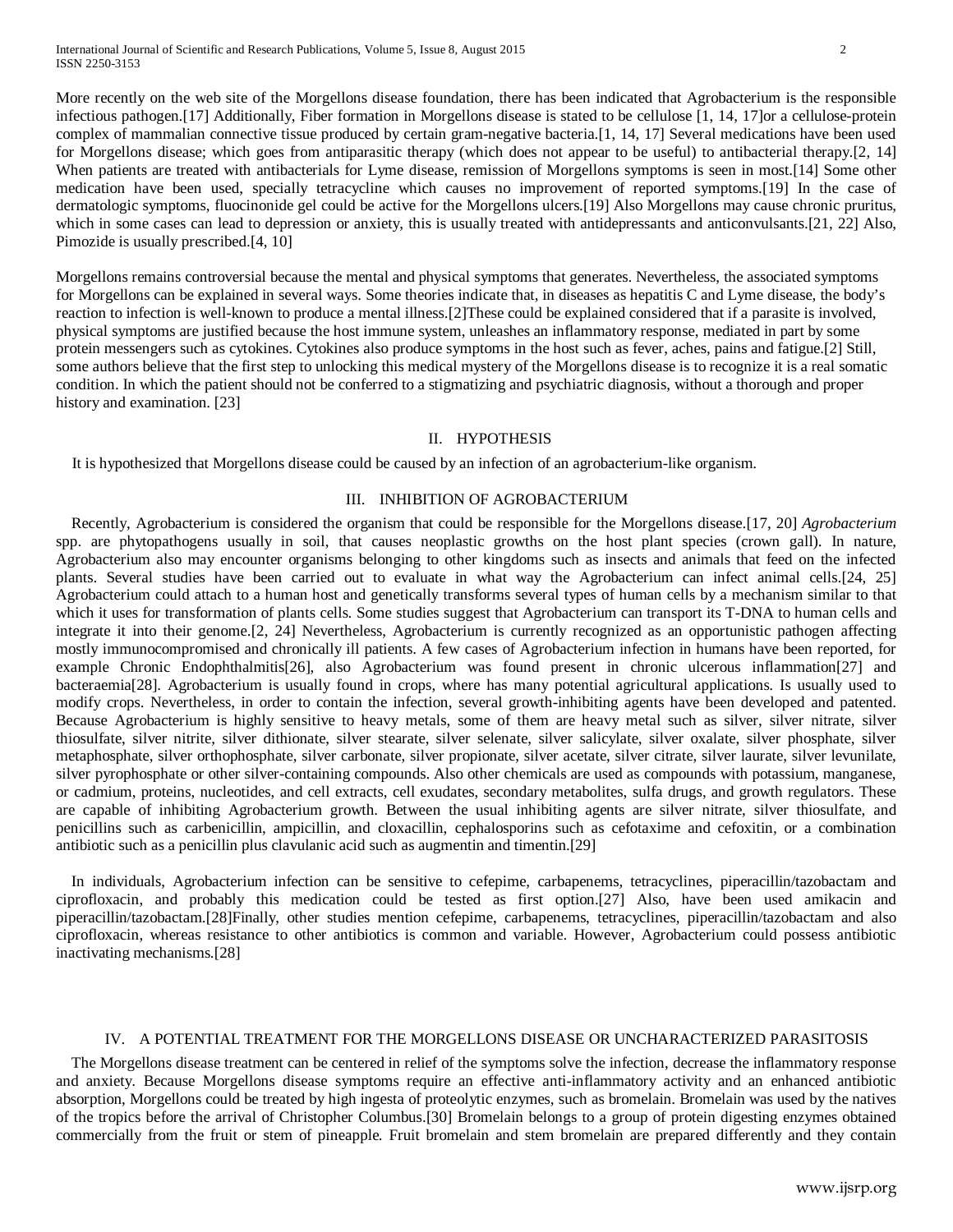different enzymatic composition.[31] Bromelain is a mixture of different thiol endopeptidases and other components like phosphatase, glucosidase, peroxidase, cellulase, escharase, and several protease inhibitors. In vitro and in vivo studies demonstrate that bromelain exhibits various activities as fibrinolytic, antiedematous, antithrombotic, and anti-inflammatory. Bromelain is considerably absorbable in the body without losing its proteolytic activity and without producing any major side effects. Bromelain accounts for many therapeutic benefits like the treatment of angina pectoris, bronchitis, sinusitis, surgical trauma, and thrombophlebitis, debridement of wounds, and increase the absorption of drugs, particularly antibiotics. It also relieves osteoarthritis, diarrhea, and various cardiovascular disorders. Bromelain also possesses some anticancerous activities and promotes apoptotic cell death.[31] Because the anti-inflammatory treatment should be sustained, a natural anti-inflammatory treatment must be recommended. Also, skin injuries caused by Morgellon disease can be treated by studying the management of difficult healing wounds. The time required for tissue repairing can considerably be reduced and promote the healing process and minimize the risk of infection by using silver compounds, especially silver sulfadiazine. This is often used to prevent or to treat wound colonization, also in presence of antibiotic-resistant bacteria[32].

Because Agrobacterium is sensitive to heavy metals, several prescriptions with heavy metals can be evaluated in order to treat the infection. From 2500 BC, gold drugs have been used to treat different conditions.[33] Nowadays, some medicinal compounds are available and approved by the Federal Drug Administration, which contains heavy metals. Some of them are Gold sodium thiomalate, aurothioglucose or auranofin. Particularly, auranofin was developed for the treatment of rheumatoid arthritis and psoriasis, as a substitution for the injectable gold compounds: aurothiomalate and aurothioglucose. Auranofin is prescribed in the form of oral administration, presents remarkable potent anti-inflammatory effects *in vitro*. Some studies report that this could be an exceptional substitute for the traditional injectable gold compounds. Research on auranofin has continued and new applications have been discovered. Posses the dual inhibition of inflammatory pathways and thiol redox enzymes and is a candidate to be used in cancer therapy, several types of leukemia, carcinomas, parasitic, bacterial and viral infections.[33] Also, Auranofin is about ten times more potent against some parasites than metronidazole. Oral auranofin markedly decreases the number of parasites and the detrimental host inflammatory response and hepatic damage. The auranofin represents a promising therapy for parasites.[34]

In extreme cases, a more aggressive treatment can be considered. In the past century, the infection of an antibiotic-resistant bacteria as Spirochaetes of *Treponema pallidum* which cause syphilis[35], was treated using salvarsan or 3-amino-4- hydroxyphenylarsenic(I). [36] Arsenic has been used in medicine for more than 2400 years for a variety of ailments including ulcers, the plague, and malaria. In 1878, potassium arsenite was reported to have an antileukemic effect and was used for this purpose in the late 19th and early 20th centuries until it was replaced by busulfan in the 1950s. [37] In the modern time, interest in arsenic as chemotherapy was rekindled after it was identified as an active ingredient in traditional medicines in China. [37] Nowadays, arsenic compounds are not used, as far as we know, the only one approved by the Federal Drug Administration is in the form of arsenic trioxide (Trisenox<sup>TM</sup>) which is restricted to be used as a therapeutic medication against hematologic malignancies.[38] Nevertheless, have been reported that therapeutic doses of arsenic trioxide are well tolerated, with no evidence of long-term toxicity. [37]

## V. CONCLUSION

Some infectious diseases have been difficultly characterized and still remain very controversial, as the Lyme disease, which was elusive to be characterized until 1980. The Morgellons disease could be one of these diseases. Because of the psychological beliefs that the patients with Morgellons disease can experience, are easily associated to psychological or psychiatric disorders and generates that these symptoms might be confused with some other syndromes, disregarding the unexplainable skin symptoms. This promotes an inaccurate characterization and a missed diagnosis. Nevertheless, keeping the mind open could help to characterize the real syndrome in a detailed way.

Testing new treatments with old active ingredients for the Morgellons disease could help to relief the symptoms. In the history of the medicine, test antibiotic regimens in adult patients before the proper characterization of the disease, has been always present. Hopefully this proposal could be useful to the treatment of the Morgellons disease and other infectious disease.

## ACKNOWLEDGMENT

The authors wish to thank to ITESI for their support through the agreement "Proyectos Institucionales de Investigación y Desarrollo Tecnológico (2014)", is gratefully acknowledged.

## **REFERENCES**

- 1. Pearson, M.L., et al., *Clinical, Epidemiologic, Histopathologic and Molecular Features of an Unexplained Dermopathy.* PLoS ONE, 2012. **7**(1): p. e29908.
- 2. Elkan, D., *Morgellons disease: real or delusion?* New Scientist, 2007. **195**(2621): p. 46-49.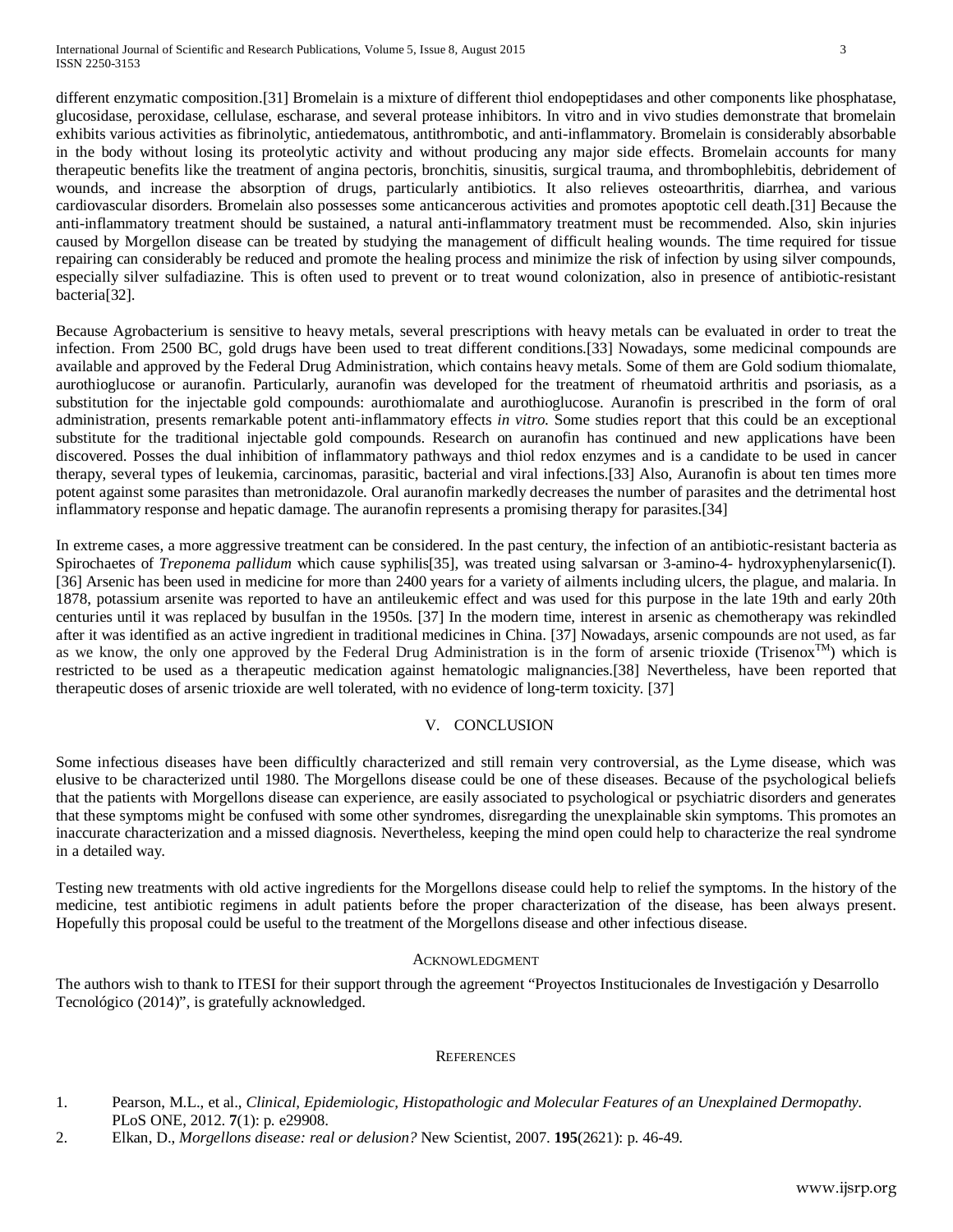- 3. *6 Morgellons disease.* New Scientist, 2009. **203**(2724): p. 37.
- 4. Koblenzer, C.S., *The challenge of Morgellons disease.* Journal of the American Academy of Dermatology, 2006. **55**(5): p. 920-922.
- 5. Rieder, E., et al., *Psychiatric Consequences of Actual Versus Feared and Perceived Bed Bug Infestations: A Case Series Examining a Current Epidemic.* Psychosomatics, 2012. **53**(1): p. 85-91.
- 6. Foster, A.A., et al., *Delusional infestation: Clinical presentation in 147 patients seen at Mayo Clinic.* Journal of the American Academy of Dermatology, 2012. **67**(4): p. 673.e1-673.e10.
- 7. Dewan, P. and A. Bewley, *Delusional infestation: A report of three cases with unusual pathogens.* Journal of the American Academy of Dermatology, 2011. **64**(2, Supplement 1): p. AB41.
- 8. Bostwick, J.M., *Taming hornets: the therapeutic relationship in successful treatment of delusional infestation.* General Hospital Psychiatry, 2011. **33**(6): p. 533-534.
- 9. Lawrence-Smith, G., *Psychodermatology.* Psychiatry, 2009. **8**(6): p. 223-227.
- 10. Fellner, M.J. and M.H. Majeed, *Tales of bugs, delusions of parasitosis, and what to do.* Clinics in Dermatology, 2009. **27**(1): p. 135-138.
- 11. Reichenberg, J.S., et al., *Patients labeled with delusions of parasitosis compose a heterogenous group: A retrospective study from a referral center.* Journal of the American Academy of Dermatology, 2013. **68**(1): p. 41-46.e2.
- 12. Edlich, R.F., et al., *Delusions of parasitosis.* The American Journal of Emergency Medicine, 2009. **27**(8): p. 997-999.
- 13. Lustig, A., S. Mackay, and J. Strauss, *Morgellons Disease as Internet Meme.* Psychosomatics, 2009. **50**(1): p. 90.
- 14. Savely, V.R., M.M. Leitao, and R.B. Stricker, *The mystery of Morgellons disease: infection or delusion?* Am J Clin Dermatol, 2006. **7**(1): p. 1-5.
- 15. Sandoz, A., et al., *A clinical paradigm of delusions of parasitosis.* Journal of the American Academy of Dermatology, 2008. **59**(4): p. 698-704.
- 16. DeBonis, K. and J.M. Pierre, *Psychosis, Ivermectin Toxicity, and "Morgellons Disease".* Psychosomatics, 2011. **52**(3): p. 295-296.
- 17. Accordino, R.E., et al., *Morgellons disease?* Dermatol Ther, 2008. **21**(1): p. 8-12.
- 18. Middelveen, M.J. and R.B. Stricker, *Filament formation associated with spirochetal infection: a comparative approach to Morgellons disease.* Clin Cosmet Investig Dermatol, 2011. **4**: p. 167-77.
- 19. Grosskopf, C., B. Desai, and E.T. Stoopler, *An oral ulceration associated with Morgellons disease: a case report.* Oral Surgery, Oral Medicine, Oral Pathology, Oral Radiology, and Endodontology, 2011. **112**(2): p. e19-e23.
- 20. McSweegan, E., *Mysterious morgellons.* New Scientist, 2007. **196**(2625): p. 25.
- 21. Tey, H.L., J. Wallengren, and G. Yosipovitch, *Psychosomatic factors in pruritus.* Clinics in Dermatology, 2013. **31**(1): p. 31- 40.
- 22. Waddell, A.G. and W.A. Burke, *Morgellons disease?* Journal of the American Academy of Dermatology, 2006. **55**(5): p. 914-915.
- 23. Savely, V., *Delusions May Not Always Be Delusions.* Archives of Psychiatric Nursing, 2010. **24**(4): p. 215.
- 24. Kunik, T., et al., *Genetic transformation of HeLa cells by Agrobacterium.* Proceedings of the National Academy of Sciences, 2001. **98**(4): p. 1871-1876.
- 25. Lacroix, B., et al., *A case of promiscuity: Agrobacterium's endless hunt for new partners.* Trends in Genetics, 2006. **22**(1): p. 29-37.
- 26. Namdari, H., S. Hamzavi, and R.R. Peairs, *Rhizobium (Agrobacterium) radiobacter identified as a cause of chronic endophthalmitis subsequent to cataract extraction.* J Clin Microbiol, 2003. **41**(8): p. 3998-4000.
- 27. Egemen, O., et al., *Rhizobium radiobacter: An unusual pathogen isolated on an active chronic ulcerous inflammation.* Journal of Plastic, Reconstructive & Aesthetic Surgery, 2012. **65**(8): p. e233-e235.
- 28. Christakis, G.B., et al., *Primary bacteraemia caused by Rhizobium radiobacter in a patient with solid tumours.* Journal of Medical Microbiology, 2006. **55**(10): p. 1453-1456.
- 29. Armstrong, C.L.S.C.M.O. and J.R.M.W.I. Rout, *Novel agrobacterium-mediated plant transformation method*. 2003: US 2003/0204875 A1.
- 30. Taussig, S.J. and S. Batkin, *Bromelain, the enzyme complex of pineapple (Ananas comosus) and its clinical application. An update.* Journal of Ethnopharmacology, 1988. **22**(2): p. 191-203.
- 31. Pavan, R., et al., *Properties and therapeutic application of bromelain: a review.* Biotechnol Res Int, 2012. **2012**: p. 976203.
- 32. Sandri, G., et al., *Wound dressings based on silver sulfadiazine solid lipid nanoparticles for tissue repairing.* European Journal of Pharmaceutics and Biopharmaceutics, 2013. **84**(1): p. 84-90.
- 33. Madeira, J.M., et al., *The biological activity of auranofin: implications for novel treatment of diseases.* Inflammopharmacology, 2012. **20**(6): p. 297-306.
- 34. Debnath, A., et al., *A high-throughput drug screen for Entamoeba histolytica identifies a new lead and target.* Nature Medicine, 2012. **18**.
- 35. Stamm, L.V., *Global challenge of antibiotic-resistant Treponema pallidum.* Antimicrob Agents Chemother, 2010. **54**(2): p. 583-9.